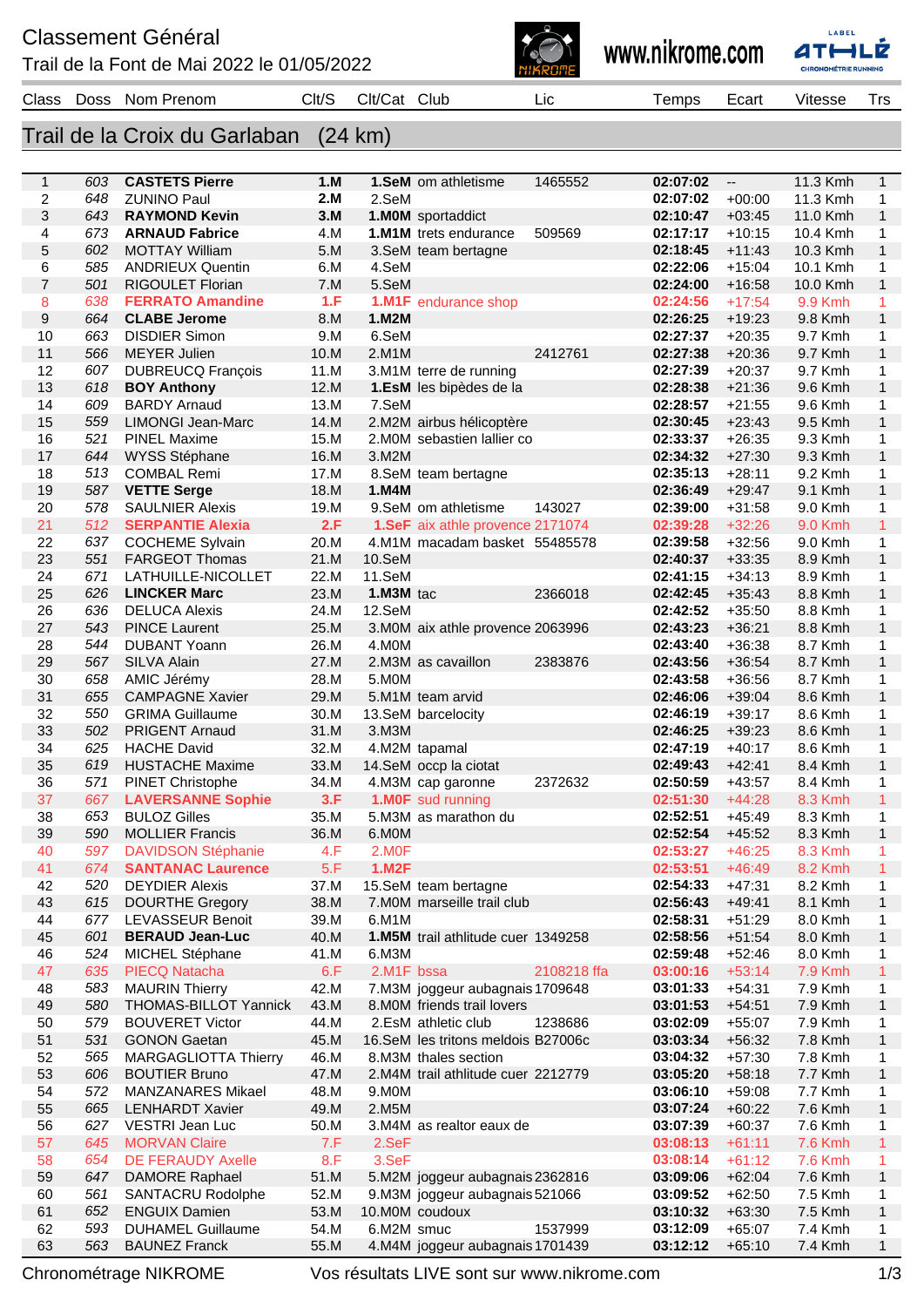| Class | <b>Doss</b> | Nom Prenom                 | Clt/S | Clt/Cat Club       |                                           | Lic          | Temps    | Ecart     | Vitesse        | Trs          |
|-------|-------------|----------------------------|-------|--------------------|-------------------------------------------|--------------|----------|-----------|----------------|--------------|
| 64    | 562         | <b>CAVE Laurent</b>        | 56.M  | 7.M1M              |                                           |              | 03:12:34 | $+65:32$  | 7.4 Kmh        | $\mathbf{1}$ |
| 65    | 560         | <b>JACOLIN Alexis</b>      | 57.M  | 17.SeM             |                                           |              | 03:12:39 | $+65:37$  | 7.4 Kmh        | $\mathbf{1}$ |
| 66    | 623         | <b>DECOMBE Alice</b>       | 9.F   |                    | 4.SeF aix marseille                       | Amul034247   | 03:12:40 | $+65:38$  | 7.4 Kmh        | 1            |
| 67    | 549         | <b>HEINTZ Alexandra</b>    | 10.F  | 2.M2F              |                                           |              | 03:13:48 | $+66:46$  | <b>7.4 Kmh</b> | $\mathbf{1}$ |
| 68    | 669         | <b>LONCHAMPT William</b>   | 58.M  |                    | 11.M0M occp la ciotat                     |              | 03:15:32 | $+68:30$  | 7.3 Kmh        | 1            |
| 69    | 540         | MASSEE Jérôme              | 59.M  |                    | 18.SeM aix athle provence 1890032         |              | 03:16:19 | $+69:17$  | 7.3 Kmh        | $\mathbf{1}$ |
| 70    | 611         | MENARD-REYNIER Loïk        | 60.M  | 19.SeM             |                                           |              | 03:16:50 | $+69:48$  | 7.3 Kmh        | 1            |
| 71    | 622         | <b>DEMANDOLX Marion</b>    | 11.F  |                    | 3.M1F occp la ciotat                      |              | 03:17:16 | $+70:14$  | <b>7.3 Kmh</b> | $\mathbf{1}$ |
| 72    |             |                            |       |                    |                                           |              | 03:18:41 |           |                |              |
|       | 634         | LUPPI Jean-François        | 61.M  |                    | 8.M1M urban runners                       |              |          | $+71:39$  | 7.2 Kmh        | 1            |
| 73    | 569         | <b>LUPETTI Pierre</b>      | 62.M  | 12.M0M             |                                           |              | 03:18:53 | $+71:51$  | 7.2 Kmh        | $\mathbf{1}$ |
| 74    | 614         | DORE Julien                | 63.M  | 13.M0M             |                                           |              | 03:18:53 | $+71:51$  | 7.2 Kmh        | 1            |
| 75    | 616         | <b>MANIN Lucile</b>        | 12.F  |                    | 3. MOF marseille trail club               |              | 03:18:57 | $+71:55$  | <b>7.2 Kmh</b> | 1            |
| 76    | 581         | <b>RECOTILLET Méryl</b>    | 13.F  |                    | 5.SeF speedy club de                      | 013_96689135 | 03:20:25 | $+73:23$  | 7.1 Kmh        | 1            |
| 77    | 672         | ROSANVALLON Stéphane       | 64.M  | 10.M3M             |                                           |              | 03:21:33 | $+74:31$  | 7.1 Kmh        | $\mathbf{1}$ |
| 78    | 630         | ALBRAND Stéphane           | 65.M  | 7.M2M              |                                           |              | 03:22:09 | $+75:07$  | 7.1 Kmh        | 1            |
| 79    | 542         | <b>DONIAS Thomas</b>       | 66.M  |                    | 14.M0M la fare sport                      | 869057       | 03:22:50 | $+75:48$  | 7.0 Kmh        | $\mathbf{1}$ |
| 80    | 516         | <b>BRETER Mylene</b>       | 14.F  |                    | <b>1.M3F</b> la foulee de                 |              | 03:23:05 | $+76:03$  | 7.0 Kmh        | 1            |
| 81    | 624         | <b>ROBERT Emilie</b>       | 15.F  | 6.SeF              |                                           |              | 03:23:54 | $+76:52$  | 7.0 Kmh        | 1            |
| 82    | 610         | <b>RIVIERRE Guillaume</b>  | 67.M  |                    | 9.M1M association                         | 2281541      | 03:24:29 | $+77:27$  | 7.0 Kmh        | 1            |
| 83    | 595         | <b>BOIZARD Rocco</b>       | 68.M  |                    | 3.EsM aix marseille                       |              | 03:25:08 | $+78:06$  | 7.0 Kmh        | $\mathbf{1}$ |
| 84    | 545         | <b>NAL Adrien</b>          | 69.M  | 10.M1M             |                                           |              | 03:26:06 | $+79:04$  | 6.9 Kmh        | 1            |
| 85    | 534         | <b>BOUVIER Richard</b>     | 70.M  | 8.M2M              |                                           |              | 03:26:19 | $+79:17$  | 6.9 Kmh        | $\mathbf{1}$ |
| 86    | 533         | <b>BERREWAERTS Bernard</b> | 71.M  |                    | 1.M6M trail club de                       | 1077343      | 03:26:22 | $+79:20$  | 6.9 Kmh        | 1            |
| 87    | 509         | POLIZZI Pascal             | 72.M  |                    | 9.M2M tomobiki high                       |              | 03:26:32 | $+79:30$  | 6.9 Kmh        | $\mathbf{1}$ |
| 88    | 526         | <b>BLANC Olivier</b>       | 73.M  | 15.M0M             |                                           |              | 03:26:42 | $+79:40$  | 6.9 Kmh        | 1            |
| 89    | 640         | <b>NICOLET Gilles</b>      | 74.M  | 11.M1M             |                                           |              | 03:26:43 | $+79:41$  | 6.9 Kmh        | $\mathbf{1}$ |
| 90    | 632         | PERRET Remy                | 75.M  |                    | 11.M3M as cavaillon                       | 1001275      | 03:27:14 | $+80:12$  | 6.9 Kmh        | 1            |
| 91    | 660         | <b>GARIGLIO Joel</b>       | 76.M  | 10.M2M             |                                           |              | 03:28:27 | $+81:25$  | 6.9 Kmh        | $\mathbf{1}$ |
|       |             |                            |       |                    |                                           |              |          |           |                |              |
| 92    | 510         | <b>KNECHT Laurent</b>      | 77.M  | 5.M4M              |                                           |              | 03:28:59 | $+81:57$  | 6.8 Kmh        | 1            |
| 93    | 679         | <b>BOUYGUE Sylvie</b>      | 16.F  | 2.M3F              |                                           |              | 03:29:15 | $+82:13$  | 6.8 Kmh        | $\mathbf{1}$ |
| 94    | 639         | <b>CASTELLI Laurent</b>    | 78.M  | 11.M2M             |                                           |              | 03:30:16 | $+83:14$  | 6.8 Kmh        | 1            |
| 95    | 651         | <b>LAESSER Antony</b>      | 79.M  | 12.M1M             |                                           |              | 03:30:42 | $+83:40$  | 6.8 Kmh        | $\mathbf{1}$ |
| 96    | 633         | <b>MOLIN Bruno</b>         | 80.M  | 6.M4M              |                                           |              | 03:30:48 | $+83:46$  | 6.8 Kmh        | 1            |
| 97    | 589         | <b>RAYMOND Philippe</b>    | 81.M  |                    | 2.M6M csa ba116                           |              | 03:30:49 | $+83:47$  | 6.8 Kmh        | $\mathbf{1}$ |
| 98    | 670         | <b>VELLUTINI Christine</b> | 17.F  |                    | 1.M4F massilia marathon 1553802 ffa       |              | 03:31:08 | $+84:06$  | 6.8 Kmh        | 1            |
| 99    | 532         | DAVIET Jean Christophe     | 82.M  | 16.M0M             |                                           |              | 03:31:17 | $+84:15$  | 6.8 Kmh        | $\mathbf{1}$ |
| 100   | 592         | <b>COLLINET Benoît</b>     | 83.M  | 13.M1M             |                                           |              | 03:31:20 | $+84:18$  | 6.8 Kmh        | 1            |
| 101   | 553         | HUA Jean-Sébastien         | 84.M  | 7.M4M              |                                           |              | 03:33:24 | $+86:22$  | 6.7 Kmh        | $\mathbf{1}$ |
| 102   | 505         | <b>LANCEAU Hélène</b>      | 18.F  | 4.MOF              |                                           |              | 03:33:53 | $+86:51$  | 6.7 Kmh        | 1            |
| 103   |             | 517 MAGNAN Sebastien       |       | 85.M 17.M0M        |                                           |              | 03:33:53 | $+86:51$  | 6.7 Kmh        | $\mathbf{1}$ |
| 104   | 676         | <b>VEDOVATI Stephanie</b>  | 19.F  | 3.M <sub>3</sub> F |                                           |              | 03:34:00 | $+86:58$  | 6.7 Kmh        | 1            |
| 105   | 629         | <b>DUFOUR Christophe</b>   | 86.M  | 12.M3M             |                                           |              | 03:34:07 | $+87:05$  | 6.7 Kmh        | 1            |
| 106   | 596         | <b>KELLER Catherine</b>    | 20.F  |                    | <b>1.M5F</b> courir a velaux              |              | 03:35:14 | $+88:12$  | 6.6 Kmh        | 1            |
| 107   | 649         | PICARD Régis               | 87.M  |                    | 12.M2M marseille trail club 885202        |              | 03:35:22 | $+88:20$  | 6.6 Kmh        | $\mathbf{1}$ |
| 108   | 564         | FIEVET Damien              | 88.M  |                    | 13.M2M amsl fréjus athlétis 1580669       |              | 03:36:05 | $+89:03$  | 6.6 Kmh        | 1            |
| 109   | 675         | <b>COME Sebastien</b>      | 89.M  | 14.M1M             |                                           |              | 03:37:56 | $+90:54$  | 6.6 Kmh        | $\mathbf{1}$ |
|       |             | PERIE Josselin             |       |                    |                                           |              |          |           |                |              |
| 110   | 584         |                            | 90.M  | 18.M0M             |                                           |              | 03:38:00 | $+90:58$  | 6.6 Kmh        | 1            |
| 111   | 621         | <b>GILLIOT Xavier</b>      | 91.M  | 15.M1M             |                                           |              | 03:39:31 | $+92:29$  | 6.5 Kmh        | $\mathbf{1}$ |
| 112   | 508         | <b>SPIGA Damien</b>        | 92.M  | 16.M1M             |                                           |              | 03:40:15 | $+93:13$  | 6.5 Kmh        | 1            |
| 113   | 518         | <b>BERKOWICZ Julia</b>     | 21.F  | 7.SeF              |                                           |              | 03:43:29 | $+96:27$  | 6.4 Kmh        | 1            |
| 114   | 568         | <b>CHASSE Benoit</b>       | 93.M  | 17.M1M             |                                           |              | 03:43:35 | $+96:33$  | 6.4 Kmh        | 1            |
| 115   | 680         | <b>DORNE Remi</b>          | 94.M  | 14.M2M             |                                           |              | 03:43:35 | $+96:33$  | 6.4 Kmh        | $\mathbf{1}$ |
| 116   | 650         | ROUX Lionel                | 95.M  | 8.M4M              |                                           |              | 03:43:44 | $+96:42$  | 6.4 Kmh        | 1            |
| 117   | 528         | <b>BRIOT Anthony</b>       | 96.M  |                    | 15.M2M aix athle provence 2356219         |              | 03:44:29 | $+97:27$  | 6.4 Kmh        | $\mathbf{1}$ |
| 118   | 631         | <b>WASEM William</b>       | 97.M  |                    | 18.M1M tapamal                            |              | 03:45:31 | $+98:29$  | 6.3 Kmh        | 1            |
| 119   | 608         | <b>BERTUCCELI Patrick</b>  | 98.M  |                    | 3.M5M club alpin français 1300119790001 - |              | 03:46:26 | $+99:24$  | 6.3 Kmh        | 1            |
| 120   | 541         | <b>PYLINSKI Sandrine</b>   | 22.F  |                    | 3.M2F aix athle provence 1089039          |              | 03:47:40 | $+100:38$ | 6.3 Kmh        | 1            |
| 121   | 620         | <b>BOMBACE Patrice</b>     | 99.M  |                    | 19.M1M occp la ciotat                     |              | 03:47:43 | $+100:41$ | 6.3 Kmh        | $\mathbf{1}$ |
| 122   | 503         | <b>DESMOTS Florian</b>     | 100.M | 19.M0M             |                                           |              | 03:50:09 | $+103:07$ | 6.2 Kmh        | 1            |
| 123   | 504         | <b>TEULIER Olivia</b>      | 23.F  | 4.M1F              |                                           |              | 03:51:40 | $+104:38$ | 6.2 Kmh        | 1            |
| 124   | 535         | <b>BLACHERE Christian</b>  | 101.M | 4.M5M              |                                           |              | 03:51:50 | $+104:48$ | 6.2 Kmh        | 1            |
| 125   | 536         | <b>GERVASI Benjamin</b>    | 102.M | 20.SeM             |                                           |              | 03:51:52 | $+104:50$ | 6.2 Kmh        | $\mathbf{1}$ |
| 126   | 527         | <b>ROULET Remy</b>         | 103.M | 13.M3M             |                                           |              | 03:51:52 | $+104:50$ | 6.2 Kmh        | 1            |
| 127   | 552         | <b>VIALE Nicolas</b>       | 104.M | 21.SeM             |                                           |              | 03:52:30 | $+105:28$ | 6.1 Kmh        | $\mathbf{1}$ |
| 128   | 546         | <b>HOPP Cédric</b>         | 105.M | 14.M3M             |                                           |              | 03:54:28 | $+107:26$ | 6.1 Kmh        | 1            |
| 129   | 558         | D'ABOVILLE Frédéric        | 106.M | 22.SeM             |                                           |              | 03:55:12 | $+108:10$ | 6.1 Kmh        | $\mathbf{1}$ |
| 130   | 646         | <b>TANCREDI Donato</b>     | 107.M |                    | 20.M1M courir a bouc bel 2115488          |              | 03:57:09 | $+110:07$ | 6.0 Kmh        | 1            |
| 131   | 586         | <b>MARTINEZ Teddy</b>      | 108.M | 16.M2M             |                                           |              | 03:57:19 | $+110:17$ | 6.0 Kmh        | $\mathbf{1}$ |
| 132   | 576         | CHECCHI Andrea             | 109.M | 4.EsM              |                                           |              | 03:57:40 | $+110:38$ | 6.0 Kmh        | 1            |
| 133   | 575         | <b>MADOUAS Hugo</b>        | 110.M | 5.EsM              |                                           |              | 03:57:40 | $+110:38$ | 6.0 Kmh        | $\mathbf{1}$ |
|       |             |                            |       |                    |                                           |              |          |           |                |              |

Chronométrage NIKROME Vos résultats LIVE sont sur www.nikrome.com 2/3